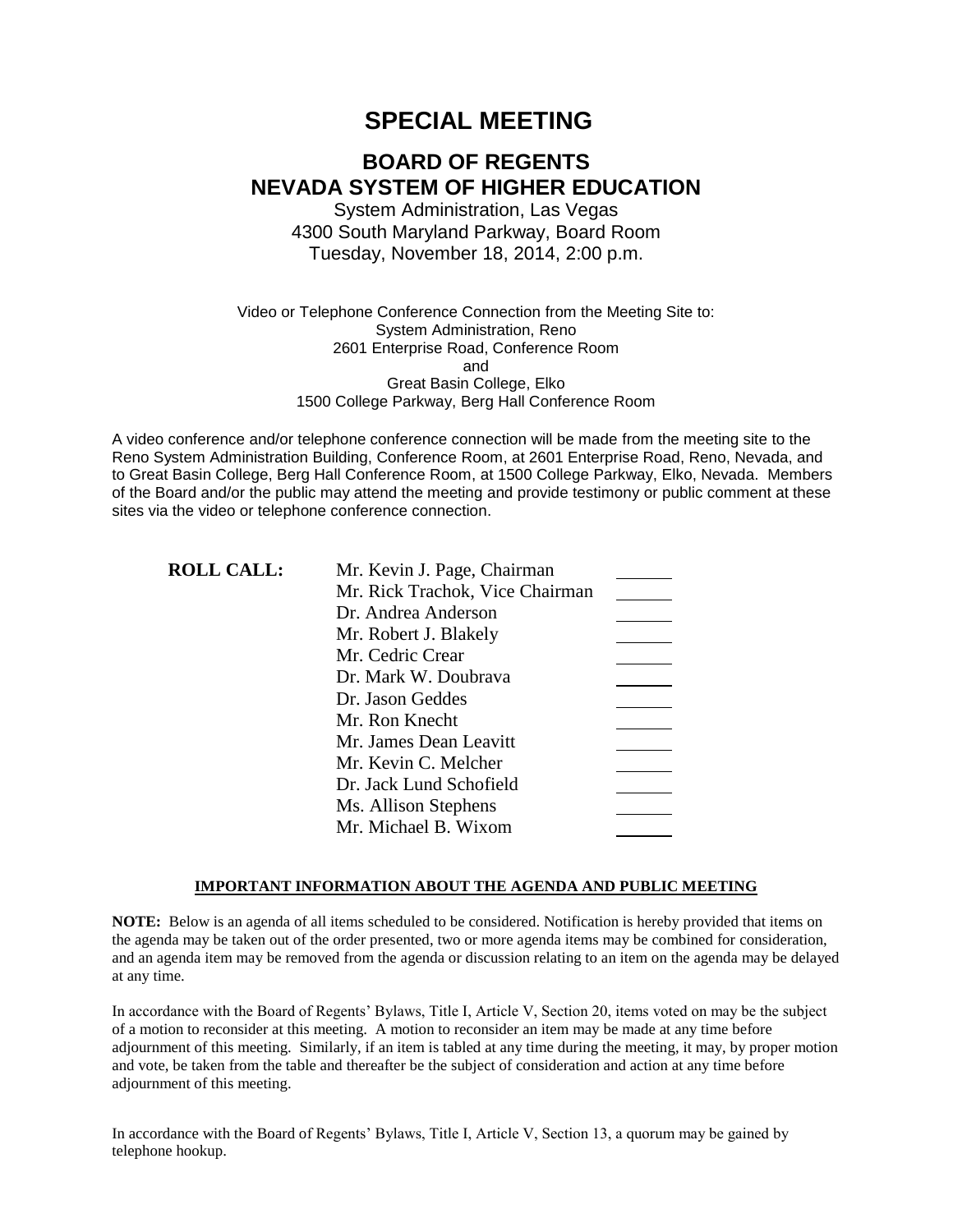Board of Regents' Meeting Agenda Page 2 and 2008 and 2009 and 2009 and 2009 and 2009 and 2009 and 2009 and 200 11/18/14

Some agenda items are noted as having accompanying reference material. Reference material may be accessed on the electronic version of the agenda by clicking the reference link associated with a particular item. The agenda and associated reference material may also be accessed on the Internet by visiting the Board of Regents' website at:

<http://system.nevada.edu/Nshe/index.cfm/administration/board-of-regents/meeting-agendas/>

Many public libraries have publicly accessible computer terminals. Copies of the reference material and any additional support materials that are submitted to the Board of Regents' Office and then distributed to the members of the Board of Regents after the mailing of this agenda but before the meeting, will be made available as follows: 1. Copies of any such materials are available at the Board of Regents' Office at 2601 Enterprise Road, Reno, Nevada and the Board of Regents' Office at 4300 South Maryland Parkway, Las Vegas, Nevada. A copy may be requested by calling Patricia Rogers at (775) 784-4958; 2. Copies of any such materials will also be available at the meeting site.

Reasonable efforts will be made to assist and accommodate physically disabled persons attending the meeting. Please call the Board Office at (775) 784-4958 in advance so that arrangements may be made.

# **CALL TO ORDER – ROLL CALL**

## **PLEDGE OF ALLEGIANCE**

### **1. PUBLIC COMMENT INFORMATION ONLY**

Public comment will be taken during this agenda item. No action may be taken on a matter raised under this item until the matter is included on an agenda as an item on which action may be taken. Comments will be limited to two minutes per person. Persons making comment will be asked to begin by stating their name for the record and to spell their last name. The Board Chair may elect to allow additional public comment on a specific agenda item when that agenda item is being considered.

In accordance with Attorney General Opinion No. 00-047, as restated in the Attorney General's Open Meeting Law Manual, the Board Chair may prohibit comment if the content of that comment is a topic that is not relevant to, or within the authority of, the Board of Regents, or if the content is willfully disruptive of the meeting by being irrelevant, repetitious, slanderous, offensive, inflammatory, irrational or amounting to personal attacks or interfering with the rights of other speakers.

*ESTIMATED TIME: 15 mins.*

### **2. APPOINTMENT, PRESIDENT, UNLV FOR POSSIBLE ACTION**

Pending a potential recommendation that may be made as a result of its November 17-18, 2014, meeting, the Regents' UNLV President Search Committee may make a recommendation for appointment of an individual as President of the University of Nevada, Las Vegas. Based on the Committee's recommendation, the Board of Regents will consider the approval of the recommended individual to be President of the University of Nevada, Las Vegas. The proposed salary and terms of a contract will be identified at the Board meeting. If the Board determines not to appoint a nominee recommended by the Committee, the Board may direct the Committee to continue the search process and to recommend an additional nominee or nominees for consideration by the full Board of Regents.

*ESTIMATED TIME: 45 mins.*